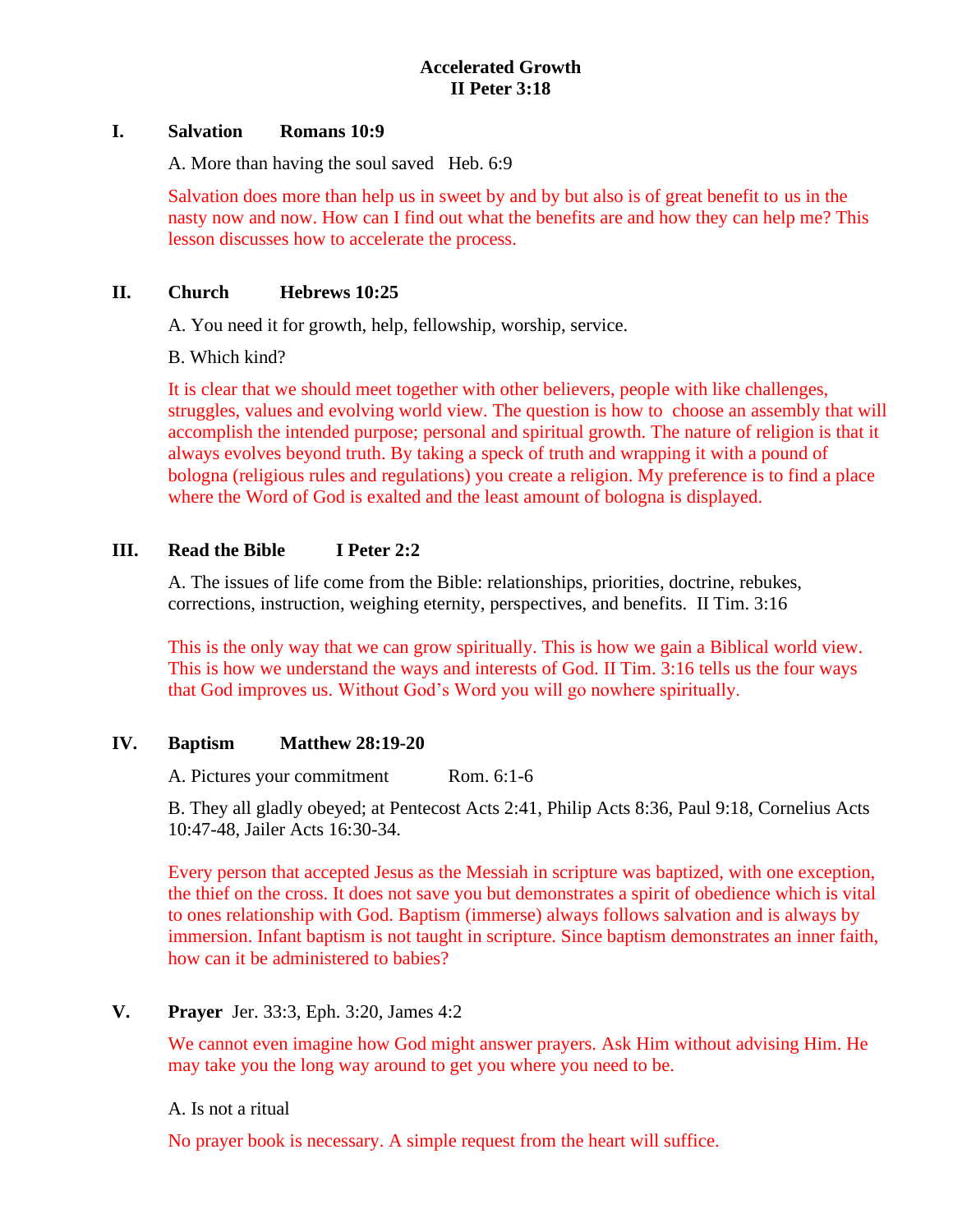#### B. Opportunity for help

God wants to be an integral part of our lives. Don't live beneath your privileges, PRAY.

C. House sale, Bob & Coleen, what to do?

This is a place to speak about some personal prayers answered or clear answers from others testimonies. The issues mentioned about are personal to me and have helped my faith to grow. Both are very clear answers to prayer, not simply convergences of circumstances.

#### **VI. Family**

A. God wants your family in heaven with you. Acts 16:31

If a relationship with God is good for you, it must be good for your family. Challenge your class to let you go to their homes and share these lessons with your family.

#### **VII. Build a relationship with God**

A. He wants it intimate John 17:1-3, Romans 8:14-16.

"That they may know you and Jesus" it's more than to know *about*, but knowing Him. It can only be accomplished by becoming intimate in studying, prayer, reflecting, and yielding to the will and purposes of God. The hardest word in the Bible is the word "yield." Learn His ways, His heart, and His thoughts. Enter His spiritual world, accept no less.

## **VIII. Mentor**

A. Pastor, friends, Bible teacher. Eph. 4:11-12

The spiritual life is designed to be walked with a mentor. It is difficult to walk it alone. God has given some people an insatiable hunger to know the Word and an interest in teaching others. Those people are mentors. The teachers of these lessons as well as the host of the class are by necessity mentors. Experience is needed not only in the Word but the walk.